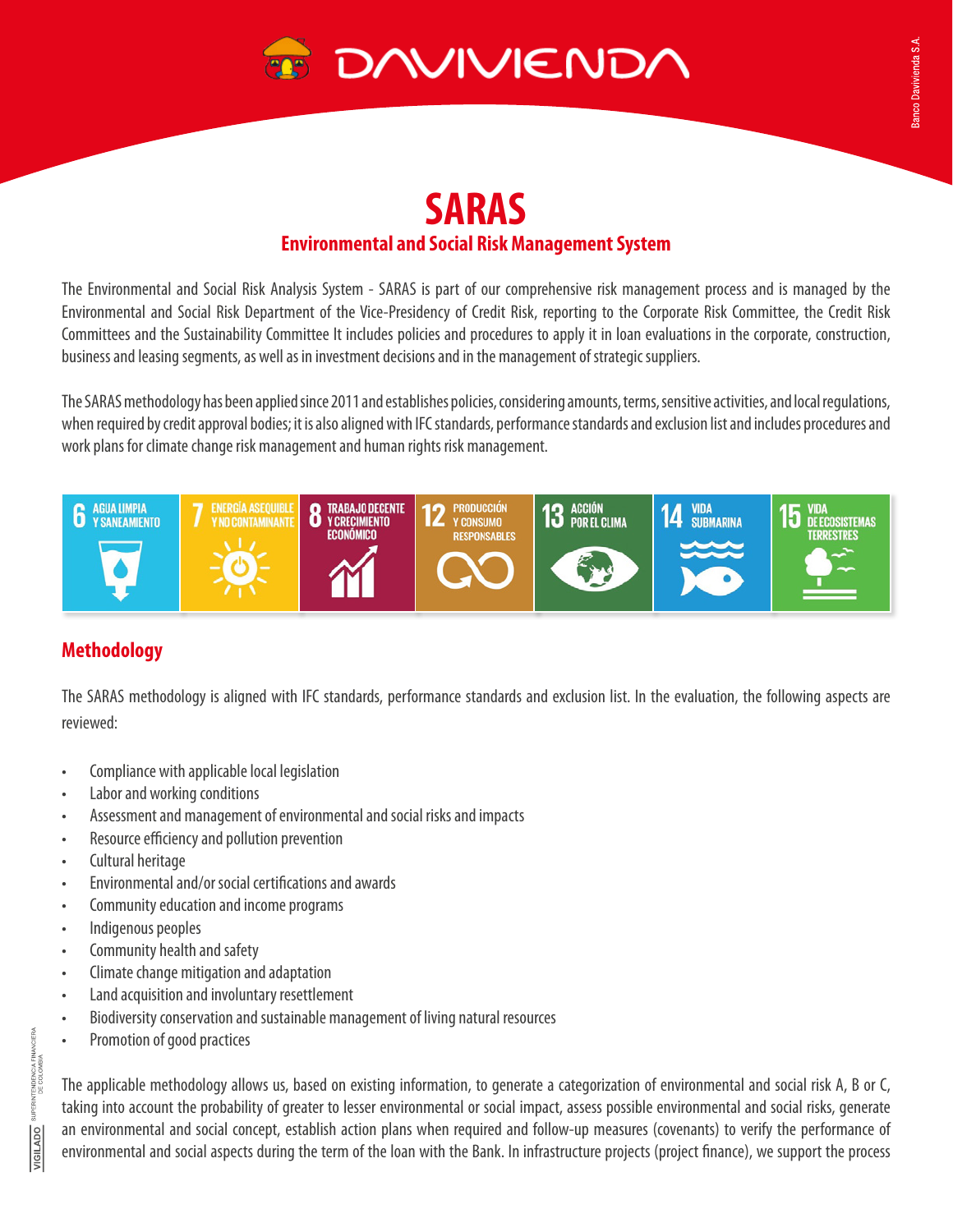since the credit structuring stage. As part of the SARAS process, we include procedures and work plans for climate change risk management and human rights risk management.

In evaluating large infrastructure projects, the evaluation considers the elements of the methodological Equator Principles benchmark, including due diligence by an independent consultant.

# **Climate Change Risk**

The evaluation of the Climate Change Risk is part of the SARAS, and establishes the relevance of the risk for the project or activity to be financed. It considers antecedents of climatic situations, threats, as well as the possible impact on the environment, which allows identify and categorize risk. In the assessment are evaluated mitigation and adaptation management and existing measures. The evaluation of this risk is also applied in portfolio to determine the exposure to threats due to the occurrence of possible events associated with climatic variables in the different geographies.

## **Human Rights Risk**

The human rights risk assessment is carried out as part of the SARAS in accordance with Banco Davivienda's Human Rights policy. The risk assessment process includes the review of actual and potential adverse impacts of our own activities, clients and third parties on human rights, existence of management measures to avoid or minimize risks and address adverse impacts.

The evaluation is carried out through differentiated procedures for Bank employees, as well as for clients in the granting of credit and in the valuation of strategic suppliers.

### **More information: [Link Human Rights](https://sostenibilidad.davivienda.com/en/sustainable-Management/)**

## **SARAS Tools**

As part of the input tools for the SARAS evaluation, the FIAS Environmental and Social Information Form is used, which is filled out with the information on the activity to be evaluated by the client or supplier. It includes aspects such as the type of project, size, location, environmental and social management, environmental permits, concessions or authorizations, compliance with labor regulations, management and control measures, environmental and social impacts, proximity to environmentally or socially sensitive areas, and others. Climate change and human rights are crosscutting issues.

Additionally, in the evaluation process, procedures and formats are used that collect information and evidence on the environmental and social performance of the project or activity, inputs and external information inquiries related to regulatory compliance and geographic characteristics are included. The Environmental and Social Action Plan is established, which includes the concept and the management and control measures.

# **Example cases of SARAS evaluations carried out in 2020 for the granting of credit**

### **1. Photovoltaic Solar Power Station**

The project to build a photovoltaic solar power station (19.9 MW) and its transmission line is deemed environmentally and socially Feasible, subject to certain requirements, as the project is based on IFC guidelines. There are no ethnic communities in the area covered by the project and the environmental impact assessment was shared with the communities in the area of influence. There are policies and procedures in place for social management and compliance with applicable labor laws.